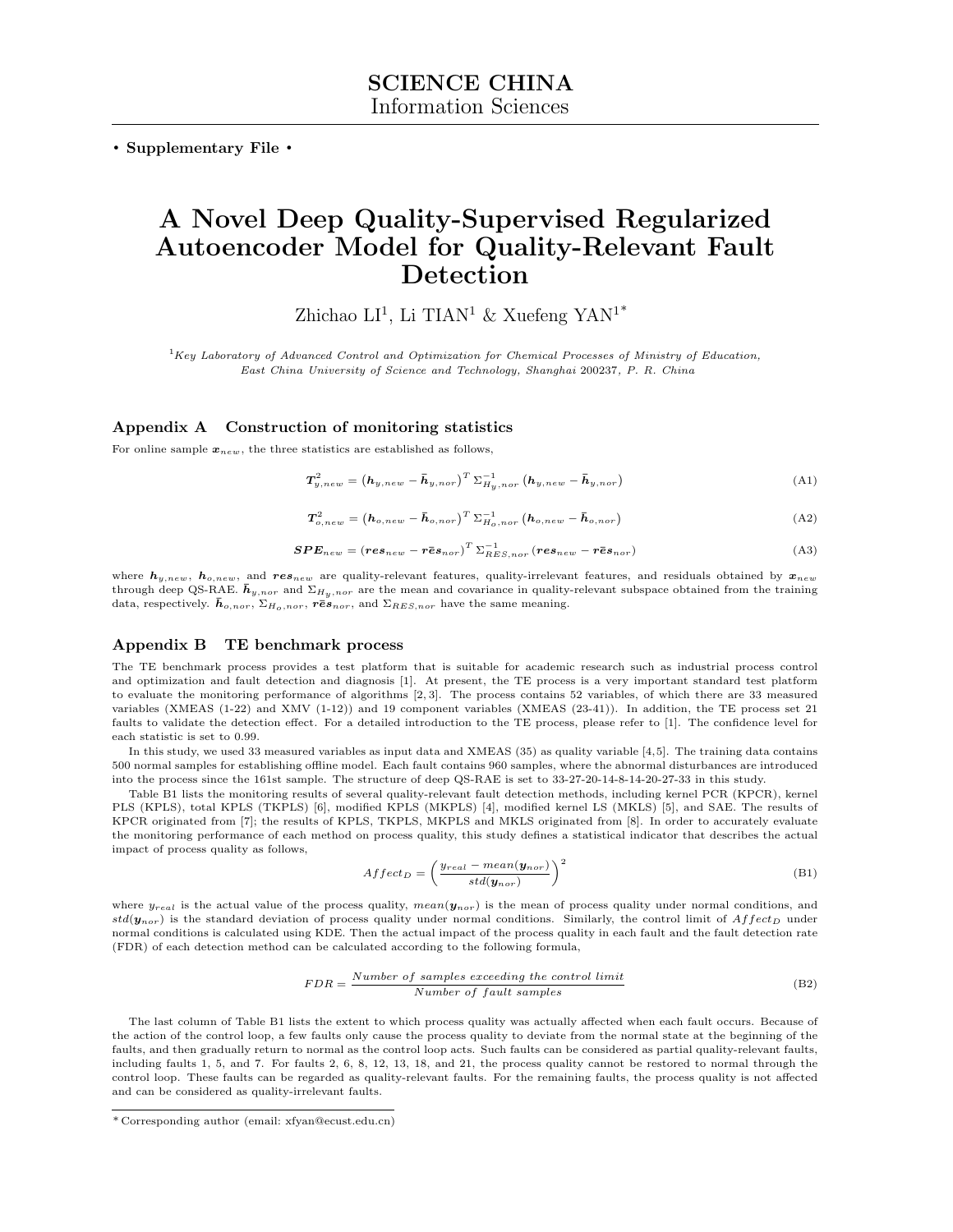**Table B1** The monitoring result  $(T_y^2)$  of quality-relevant monitoring methods

| Fault NO. | <b>KPCR</b> | <b>KPLS</b> | TKPLS  | MKPLS  | MKLS   | SAE    | Deep QS-RAE | Affect Rate    |
|-----------|-------------|-------------|--------|--------|--------|--------|-------------|----------------|
| F1        | 0.5250      | 0.9962      | 0.9687 | 0.9687 | 0.5377 | 0.3613 | 0.2788      | 0.2500         |
| F2        | 0.6290      | 0.9800      | 0.8950 | 0.8950 | 0.8837 | 0.9788 | 0.9013      | 0.8400         |
| F3        | 0.0120      | 0.0250      | 0.0150 | 0.0150 | 0.0577 | 0.0550 | 0.0400      | 0.0750         |
| F4        | 0.0080      | 0.6662      | 0.2037 | 0.2037 | 0.0602 | 0.0950 | 0.0563      | 0.0600         |
| F5        | 0.1700      | 0.2487      | 0.1075 | 0.1075 | 0.3036 | 0.2088 | 0.1575      | 0.1775         |
| F6        | 0.9780      | 0.9950      | 0.9750 | 0.9750 | 0.4782 | 0.9725 | 0.9675      | 0.9625         |
| F7        | 0.2990      | 0.9900      | 0.5575 | 0.5575 | 0.3949 | 0.3200 | 0.3675      | 0.2175         |
| F8        | 0.8220      | 0.9687      | 0.6487 | 0.6487 | 0.7704 | 0.7475 | 0.6700      | 0.6600         |
| F9        | 0.0080      | 0.0112      | 0.0200 | 0.0200 | 0.0502 | 0.0450 | 0.0338      | 0.0675         |
| F10       | 0.2070      | 0.8237      | 0.6262 | 0.6262 | 0.4886 | 0.2438 | 0.1825      | 0.1175         |
| F11       | 0.0250      | 0.5475      | 0.1937 | 0.1937 | 0.0966 | 0.0763 | 0.0513      | 0.0750         |
| F12       | 0.7950      | 0.9875      | 0.6800 | 0.6800 | 0.7629 | 0.7550 | 0.6675      | 0.6900         |
| F13       | 0.8300      | 0.9462      | 0.8675 | 0.8675 | 0.7942 | 0.7813 | 0.7275      | 0.6775         |
| F14       | 0.0000      | 0.9850      | 0.7050 | 0.7050 | 0.0339 | 0.1488 | 0.0463      | 0.0350         |
| F15       | 0.0430      | 0.0625      | 0.0487 | 0.0487 | 0.1267 | 0.0950 | 0.0513      | 0.0600         |
| F16       | 0.1090      | 0.6337      | 0.3862 | 0.3862 | 0.2008 | 0.1788 | 0.1100      | 0.0800         |
| F17       | 0.1730      | 0.8225      | 0.4875 | 0.4875 | 0.1330 | 0.3175 | 0.2638      | 0.1175         |
| F18       | 0.8790      | 0.8900      | 0.8762 | 0.8762 | 0.3447 | 0.8738 | 0.8688      | 0.8700         |
| F19       | 0.0000      | 0.0275      | 0.0137 | 0.0137 | 0.0103 | 0.0088 | 0.0138      | 0.0625         |
| F20       | 0.2570      | 0.3712      | 0.1612 | 0.1612 | 0.2848 | 0.2425 | 0.1413      | 0.1175         |
| F21       | 0.1920      | 0.5187      | 0.5450 | 0.5450 | 0.3061 | 0.2200 | 0.3375      | 0.3475         |
| Dis       | 0.0870      | 0.3438      | 0.1876 | 0.1876 | 0.1351 | 0.0768 | 0.0376      | $\overline{a}$ |
|           |             |             |        |        |        |        |             |                |



Figure B1 Approximation degree for each fault between the quality-relevant FDRs of each method and the actual affected degree of process quality.

For each fault, in order to measure the approximation degree between the quality-relevant FDRs of each method and the actual affected degree of process quality, we subtract the quality-relevant FDRs of each method from the actual impact of process quality and perform a de-symbolization operation. The result is shown in Figure A1. For the 21 faults in the TE process, the last row of Table B1 lists the average value of the closeness between the quality detection results of each method and the actual impact of process quality. It can be found that the reliability of deep QS-RAE for quality-relevant fault detection is higher than several other methods, because its corresponding quality-relevant statistics  $T_y^2$  are closer to the actual impact of process quality.

The FDRs of each method for the quality-irrelevant spaces are listed in Table B2, including KPLS, TKPLS, MKPLS, SAE, DBN, and neural component analysis (NCA) [\[9\]](#page-3-8). The highest FDR for each fault is shown in bold in Table B2. Compared with other fault detection methods, the method based on deep QS-RAE obviously achieves the best monitoring performance. Deep QS-RAE achieves the highest FDR on 14 of 21 faults. Especially for the monitoring results of faults 10, 11, 16, 19, 20 and 21, the FDRs of deep QS-RAE is much higher than the compared methods. Although the maximum FDRs were not achieved on 7 faults, the difference between the FDRs obtained by deep QS-RAE and the maxima is very small. This indicates that the proposed deep QS-RAE not only performs well in the detection of process faults, but also show high reliability in the detection of quality-relevant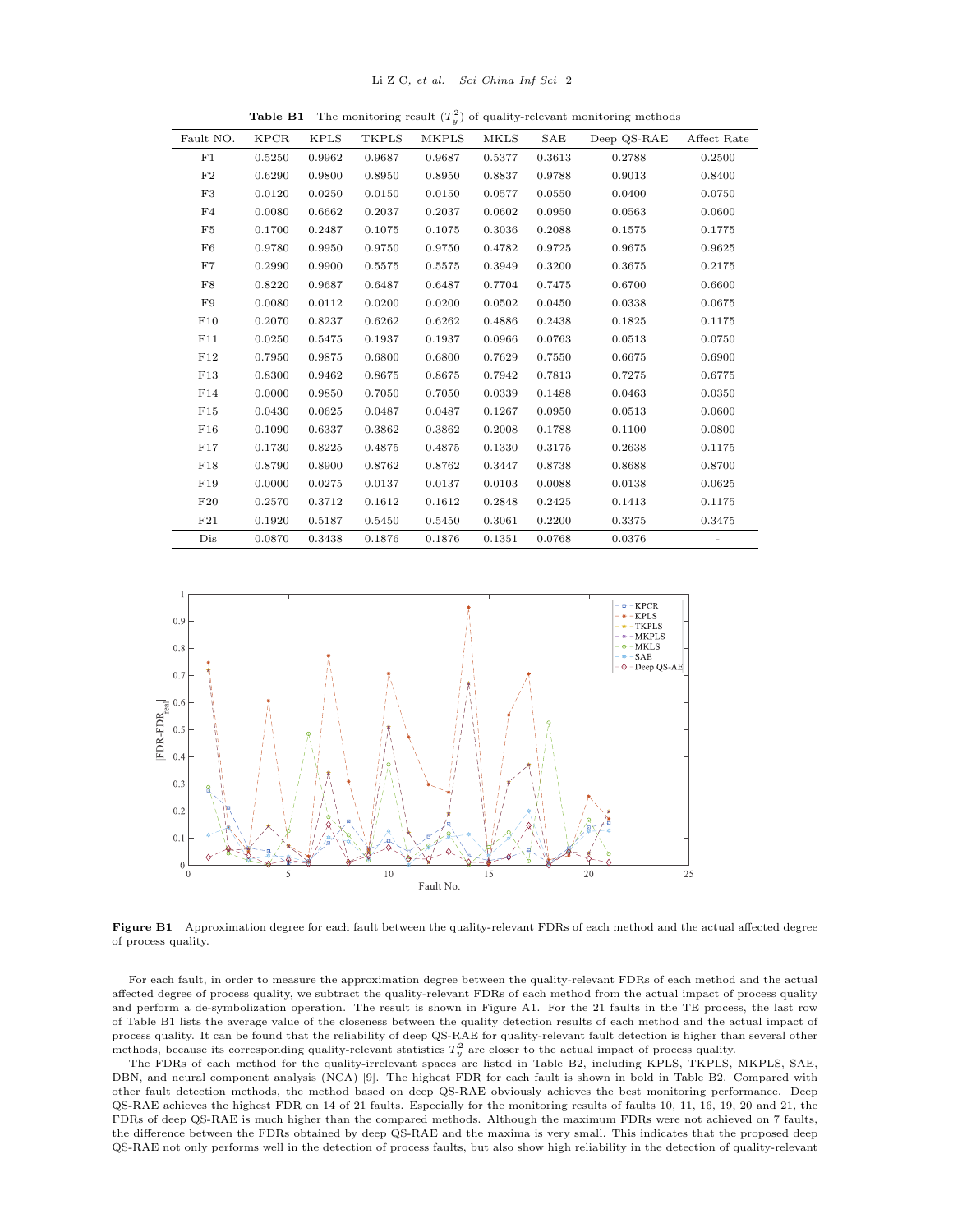faults.

Table B2 FDRs of the compared methods for quality-irrelevant spaces

| Fault NO.      | <b>KPLS</b> |        |        | <b>TKPLS</b> | <b>MKPLS</b> |        | SAE    | <b>DBN</b> | NCA    |        |        | Deep QS-RAE |
|----------------|-------------|--------|--------|--------------|--------------|--------|--------|------------|--------|--------|--------|-------------|
|                | Q           | $T2-o$ | $T2-r$ | Q            | $T2-o$       | $T2-o$ | Q      |            | T2     | Q      | $T2-o$ | Q           |
| F1             | 0.9975      | 0.9962 | 0.9875 | 0.9925       | 0.9975       | 0.9925 | 0.9975 | 1.0000     | 0.9950 | 0.9930 | 0.9925 | 0.9988      |
| F2             | 0.9800      | 0.9800 | 0.9800 | 0.9700       | 0.9850       | 0.9700 | 0.9863 | 0.9800     | 0.9830 | 0.9850 | 0.9800 | 0.9888      |
| F3             | 0.0025      | 0.0162 | 0.0012 | 0.0000       | 0.0062       | 0.0075 | 0.1875 | 0.0300     | 0.0160 | 0.0210 | 0.0388 | 0.1738      |
| F4             | 0.6087      | 0.4875 | 0.0025 | 0.1400       | 0.9975       | 0.0300 | 1.0000 | 0.9800     | 0.3670 | 0.9430 | 0.1600 | 1.0000      |
| F <sub>5</sub> | 0.2162      | 0.2462 | 0.0962 | 0.2200       | 1.0000       | 0.1563 | 0.9913 | 0.9900     | 0.2560 | 0.2890 | 0.2325 | 1.0000      |
| F6             | 1.0000      | 0.9875 | 0.9775 | 1.0000       | 1.0000       | 0.9800 | 1.0000 | 1.0000     | 0.9950 | 0.9910 | 1.0000 | 1.0000      |
| F7             | 1.0000      | 0.9725 | 0.9100 | 0.9587       | 1.0000       | 0.2850 | 1.0000 | 1.0000     | 1.0000 | 1.0000 | 0.8550 | 1.0000      |
| F8             | 0.9712      | 0.9437 | 0.8162 | 0.9500       | 0.9762       | 0.8663 | 0.9900 | 0.9800     | 0.9730 | 0.9750 | 0.9538 | 0.9888      |
| F9             | 0.0012      | 0.0087 | 0.0037 | 0.0000       | 0.0037       | 0.0125 | 0.1763 | 0.0300     | 0.0210 | 0.0600 | 0.0375 | 0.1388      |
| F10            | 0.3562      | 0.7937 | 0.0237 | 0.3287       | 0.6937       | 0.1075 | 0.8663 | 0.5500     | 0.3370 | 0.2720 | 0.3725 | 0.9013      |
| F11            | 0.4825      | 0.5225 | 0.0212 | 0.3662       | 0.6712       | 0.0463 | 0.8050 | 0.6500     | 0.4800 | 0.6990 | 0.2763 | 0.8250      |
| F12            | 0.9787      | 0.9725 | 0.7437 | 0.9700       | 0.9937       | 0.8100 | 0.9963 | 0.9900     | 0.9900 | 0.9450 | 0.9600 | 0.9988      |
| F13            | 0.9375      | 0.9450 | 0.7075 | 0.9425       | 0.9512       | 0.8800 | 0.9563 | 0.9400     | 0.9490 | 0.9510 | 0.9375 | 0.9550      |
| F14            | 0.9987      | 0.9862 | 0.3312 | 0.9987       | 1.0000       | 0.5050 | 1.0000 | 1.0000     | 0.9960 | 1.0000 | 0.8763 | 1.0000      |
| F15            | 0.0012      | 0.0375 | 0.0000 | 0.0100       | 0.0250       | 0.0125 | 0.2288 | 0.0400     | 0.0250 | 0.0910 | 0.0400 | 0.2263      |
| F16            | 0.1500      | 0.5100 | 0.0025 | 0.1637       | 0.6525       | 0.0225 | 0.9250 | 0.0600     | 0.1440 | 0.2340 | 0.2713 | 0.9413      |
| F17            | 0.8475      | 0.7975 | 0.3700 | 0.8050       | 0.9425       | 0.5763 | 0.9650 | 0.9400     | 0.8460 | 0.4670 | 0.7550 | 0.9700      |
| F18            | 0.8937      | 0.8862 | 0.8737 | 0.8912       | 0.8975       | 0.8713 | 0.9163 | 0.9000     | 0.9010 | 0.8790 | 0.8863 | 0.9100      |
| F19            | 0.0250      | 0.0162 | 0.0125 | 0.0000       | 0.3050       | 0.0113 | 0.7875 | 0.4500     | 0.0000 | 0.0060 | 0.0263 | 0.9375      |
| F20            | 0.3850      | 0.3325 | 0.0275 | 0.3600       | 0.5787       | 0.0750 | 0.8188 | 0.5600     | 0.3090 | 0.4800 | 0.3788 | 0.9125      |
| F21            | 0.3400      | 0.3762 | 0.0612 | 0.3225       | 0.4537       | 0.0225 | 0.5088 | 0.4800     | 0.3520 | 0.2800 | 0.4025 | 0.6163      |

## Appendix C Ablation Study

The ablation study consists of the following four cases:  $\alpha = \gamma = 1$ ,  $\beta = 0$  (Case 1);  $\beta = \gamma = 1$ ,  $\alpha = 0$  (Case 2);  $\alpha = \beta = 1$ ,  $\gamma = 0$  (Case 3); $\alpha = \beta = \gamma = 1$  (Case 4). The quality-relevant fault detection results are shown in Table C1. This study takes  $|FDR_{quality-relevant,i} - AfterRate_{i}|$  as the evaluation index.  $FDR_{quality-relevant,i}$  is the quality-relevant FDR for the ith fault.  $AfterRate_i$  is the actual affected degree of process quality for *i*th fault. The smaller the index is, the closer the qualityrelevant fault detection for the ith fault is to the actual situation. The Friedman test is used to evaluate the quality-relevant fault detection performance of the four cases, and the results are shown in Table C2. Table C2 shows that Case 4 in which three regularization terms are considered comprehensively ranks first, and achieves the most reliable quality-relevant monitoring performance. The lack of any of the three regularization terms will have an impact on the reliability of quality-relevant fault detection.